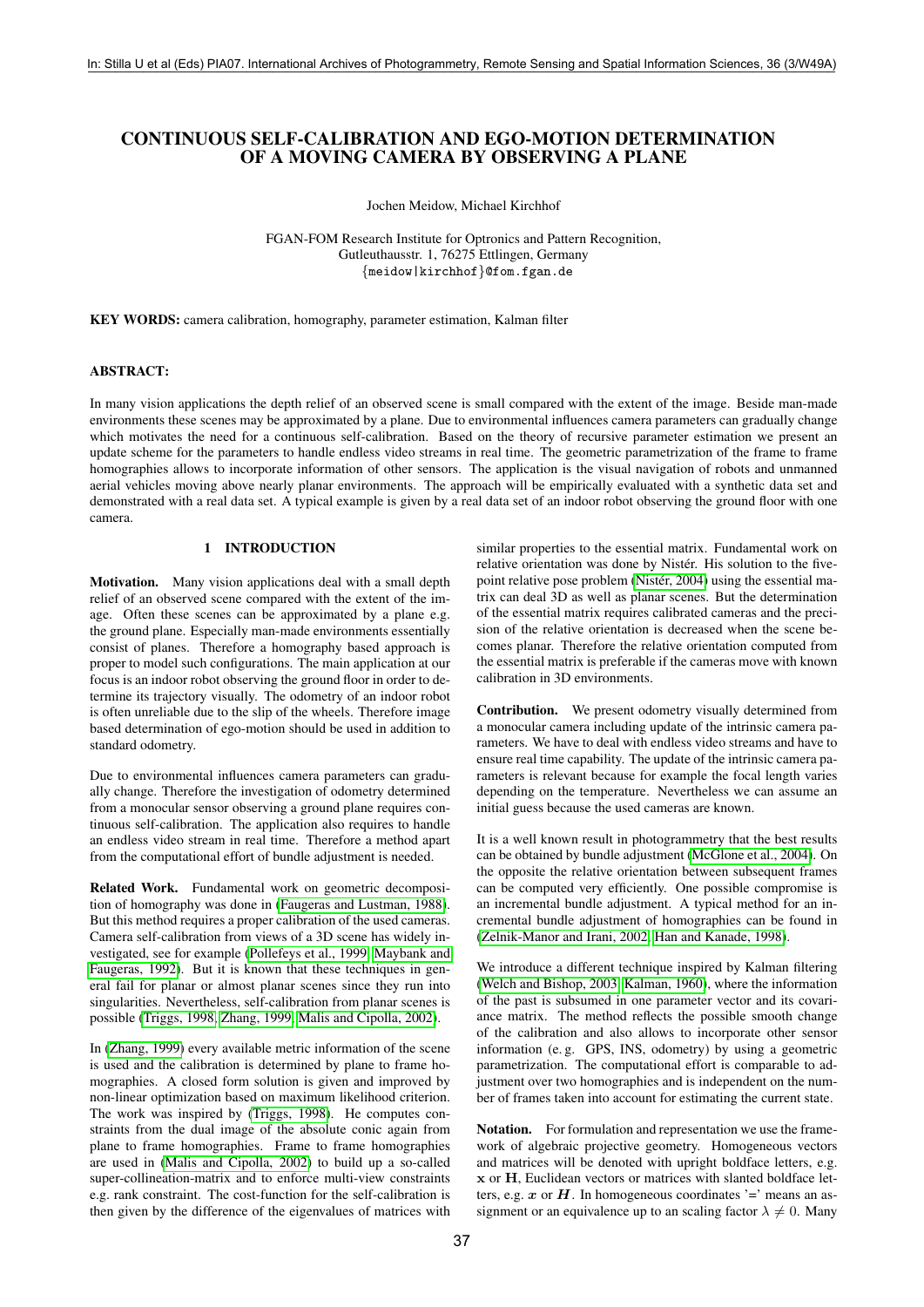parameters have to be represented in various coordinate systems. Observations in the coordinate system  $S_k$  attached to the k-th frame are denoted by an upper index e.g.  $\stackrel{k}{x}$ . Relative orientations or mappings between two cameras are written as  $(R_{kl}, t_{kl})$ representing the motion from  $S_k$  to  $S_l$ .

## 2 MODELING

### 2.1 Basic Relations

For a 3D point  $X_i$  in the plane  $\pi$  the incidence relation

<span id="page-1-0"></span>
$$
\boldsymbol{n}_k^{\mathsf{T}} \stackrel{k}{\boldsymbol{X}}_i - d_k = 0 \tag{1}
$$

holds, where the plane is represented by its normal vector  $n_k$ and its distance  $d_k$  to the origin of the camera coordinate system  $S_k$ . The normal vector  $\mathbf{n} = [n_X, n_Y, n_Z]^\mathsf{T}$  is oriented so that it points towards the camera, i.e.  $n_Z \leq 0$ . The representation of the point  $X_i$  in an other camera coordinate system  $S_i$  is equivalent to the coordinate transformation

<span id="page-1-1"></span>
$$
\stackrel{k}{X}_i = R_{kl} \stackrel{l}{X}_i - t_{kl} \tag{2}
$$

being a rigid 3D motion. Equations [\(1\)](#page-1-0) and [\(2\)](#page-1-1) reveal that the object points and their corresponding image points are related by the 2D homography

<span id="page-1-2"></span>
$$
\stackrel{k}{X}_i = \left( \boldsymbol{R}_{kl} - \boldsymbol{t}_{kl} \boldsymbol{n}_l^\mathsf{T} / d_l \right) \stackrel{l}{X}_i = \boldsymbol{H}_{lk} \stackrel{l}{X}_i \tag{3}
$$

induced by the plane  $\pi$ . The rotation  $\mathbf{R}_{kl}$  and the translation  $t_{kl}$ constitute the relative orientation between the two cameras with five parameters since only the ratio  $t_{kl}/d_l$  is determinable from [\(3\)](#page-1-2), cf. figure [1.](#page-1-3) The decomposition of  $H_{lk}$  according to (3) has up to eight solutions which can be reduced to two reasonable solutions [\(Faugeras and Lustman, 1988\)](#page-5-0).

Assuming straight-line preserving cameras the projection of the object points  $X_i$  is  $x_{ik} = K_k \overline{X}_i$  with the homogeneous calibration matrix  $\mathbf{K}_k$  introducing five additional intrinsic parameters per camera. Thus the corresponding 2D homography reads

<span id="page-1-7"></span>
$$
\stackrel{k}{\mathbf{x}}_{i} = \mathbf{K}_{k} \mathbf{H}_{lk} \mathbf{K}_{l}^{-1} \stackrel{l}{\mathbf{x}}_{i} = \mathbf{H}_{lk}^{l} \stackrel{l}{\mathbf{x}}_{i}
$$
(4)

allowing to determine eight parameters from the correspondencies of one image pair. Note that the matrix  $H_{lk}$  — in contrast to  $H'_{lk}$  — can be decomposed into Euclidean entities.



<span id="page-1-3"></span>Figure 1: shows two cameras in general position and orientation observing a point  $X_i$  on the plane.

#### 2.2 Adjustment Model

Functional Model. Without loss of generality we consider a parameter estimation for two groups of observations  $l_1$  and  $l_2$ being explicit functions of the unknown parameters x, i.e.  $l_1$  =  $f_1(x)$  and  $l_2 = f_2(x)$ . This model is the basis for recursive and sequential parameter estimation schemes, where observations are added at later stage resulting in an update for the parameters.

With the additional restrictions  $h(x) = 0$  for the parameters the corresponding linear model for the estimated entities reads [\(Mc-](#page-5-7)[Glone et al., 2004\)](#page-5-7)

$$
\Delta l_1 + \widehat{v}_1 = A_1 \widehat{\Delta x} \tag{5}
$$

<span id="page-1-4"></span>
$$
\Delta l_2 + \widehat{v}_2 = A_2 \widehat{\Delta x} \tag{6}
$$

$$
H\widehat{\Delta x} = c \tag{7}
$$

with the Jacobians A and H, the estimated corrections  $\hat{v}$ , the differences  $\Delta l = l - f(x_0)$  and  $\Delta x = \hat{x} - x_0$ , and the contradictions  $c = -h(x_0)$ , evaluated at the approximate values  $x_0$ .

Stochastic Model. We assume statistically independent observation groups, i. e.  $\Sigma_{l_1l_2} = O$ , with the known covariance matrices  $\Sigma_{l_1 l_1}$  and  $\Sigma_{l_2 l_2}$ . These covariance matrices are related to the true covariance matrices by an unknown variance factor  $\sigma_0^2$ which can be estimated from the estimated corrections  $\hat{v}$ , see below. If the initial covariance reflects correctly the uncertainty of the observations, this variance factor is  $\sigma_0^2 = 1$  [\(McGlone et al.,](#page-5-7) [2004\)](#page-5-7).

Normal Equations. Minimizing the squared and weighted sum of residuals

$$
\Omega = \widehat{\boldsymbol{v}}_1^{\mathsf{T}} \boldsymbol{\Sigma}_{l_1 l_1}^{-1} \widehat{\boldsymbol{v}}_1 + \widehat{\boldsymbol{v}}_2^{\mathsf{T}} \boldsymbol{\Sigma}_{l_2 l_2}^{-1} \widehat{\boldsymbol{v}}_2 \tag{8}
$$

under the linear constraints [\(7\)](#page-1-4) the corresponding normal equation system becomes

<span id="page-1-5"></span>
$$
\begin{bmatrix} N & H^{\top} \\ H & O \end{bmatrix} \begin{bmatrix} \widehat{\Delta x} \\ \lambda \end{bmatrix} = \begin{bmatrix} h \\ c \end{bmatrix}
$$
 (9)

with the Lagrangian multipliers  $\lambda$  and

$$
\mathbf{N} = \mathbf{A}_{1}^{\mathsf{T}} \mathbf{\Sigma}_{l_{1}l_{1}}^{-1} \mathbf{A}_{1} + \mathbf{A}_{2}^{\mathsf{T}} \mathbf{\Sigma}_{l_{2}l_{2}}^{-1} \mathbf{A}_{2} \tag{10}
$$

$$
h = A_1^{\mathsf{T}} \Sigma_{l_1 l_1}^{-1} \Delta l_1 + A_2^{\mathsf{T}} \Sigma_{l_2 l_2}^{-1} \Delta l_2. \tag{11}
$$

The solution of the system [\(9\)](#page-1-5) is identical to the solution of the alternative normal equation system [\(McGlone et al., 2004\)](#page-5-7)

<span id="page-1-6"></span>
$$
\begin{bmatrix} A_1^{\mathsf{T}} \Sigma_{l_1 l_1}^{-1} A_1 & A_2^{\mathsf{T}} & H^{\mathsf{T}} \\ A_2 & -\Sigma_{l_2 l_2} & O^{\mathsf{T}} \\ H & O & O \end{bmatrix} \begin{bmatrix} \widehat{\Delta x} \\ \mu \\ \nu \end{bmatrix} = \begin{bmatrix} A_1^{\mathsf{T}} \Sigma_{l l} \Delta l_1 \\ \Delta l_2 \\ c \end{bmatrix}
$$
(12)

with the additional Lagrangian multipliers  $\mu$  and  $\nu$ . This solution can address the situation  $\Sigma_{l_2l_2} = O$ , that is one can fix parameters by setting their covariances to zero. Furthermore one can undo information by substituting  $-\Sigma_{l_2l_2}$  with  $\Sigma_{l_2l_2}$ .

By applying the definition for a pseudo inverse, i.e.  $\Sigma^+$  =  $\Sigma^+ \Sigma \Sigma^+$  and  $\Sigma = \Sigma \Sigma^+ \Sigma$ , it can be shown that the equivalence of [\(9\)](#page-1-5) and [\(12\)](#page-1-6) holds for singular covariance matrices  $\Sigma_{l_2l_2}$ , too. Thus the weighted sum

$$
\Omega = \widehat{\boldsymbol{v}}_1^{\mathsf{T}} \boldsymbol{\Sigma}_{l_1 l_1}^{-1} \widehat{\boldsymbol{v}}_1 + \widehat{\boldsymbol{v}}_2^{\mathsf{T}} \boldsymbol{\Sigma}_{l_2 l_2}^{+} \widehat{\boldsymbol{v}}_2 \tag{13}
$$

becomes minimal subject to the constraints for the parameters.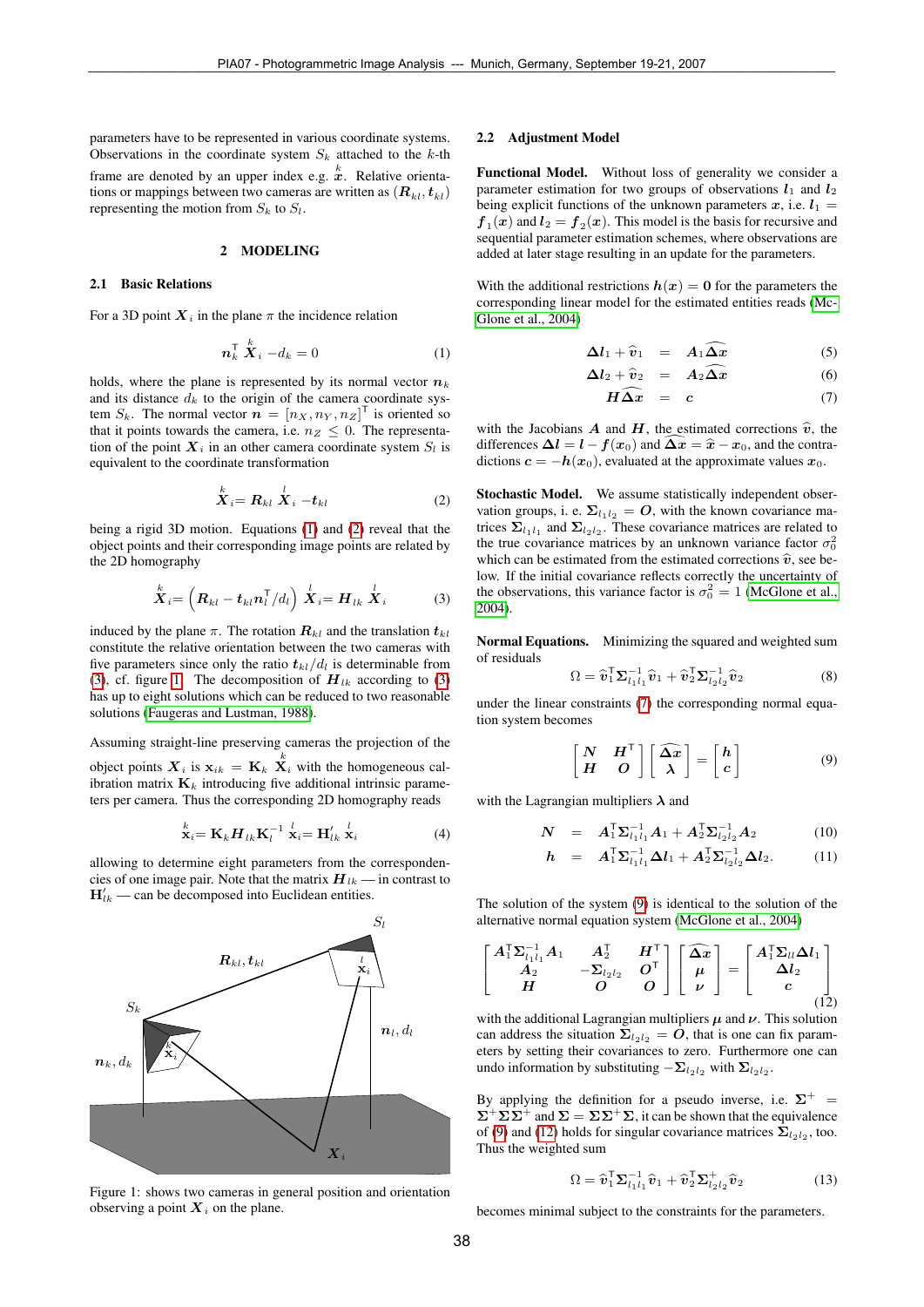Precision. The covariance matrix of the estimated parameters  $\hat{x}$  results from the inverse normal equation matrices by

<span id="page-2-2"></span>
$$
\begin{bmatrix} \Sigma_{\widehat{x}\widehat{x}} & \cdot \\ \cdot & \cdot \end{bmatrix} = \begin{bmatrix} N & H^{\mathsf{T}} \\ H & O \end{bmatrix}^{-1} \tag{14}
$$

or

<span id="page-2-3"></span>
$$
\begin{bmatrix} \Sigma_{\widehat{x}\widehat{x}} & \cdot & \cdot \\ \cdot & \cdot & \cdot \\ \cdot & \cdot & \cdot \end{bmatrix} = \begin{bmatrix} A_1^{\mathsf{T}} \Sigma_{l_1 l_1}^{-1} A_1 & A_2^{\mathsf{T}} & H^{\mathsf{T}} \\ A_2 & -\Sigma_{l_2 l_2} & O^{\mathsf{T}} \\ H & O & O \end{bmatrix}^{-1}
$$
(15)

and reveals the theoretical precision of the parameters.

The unknown variance factor can be estimated by

<span id="page-2-1"></span>
$$
\hat{\sigma}_0^2 = \frac{\Omega}{R} \tag{16}
$$

with the redundancy  $R$  of the system. Thus the empirical precision becomes

$$
\hat{\Sigma}_{\hat{x}\hat{x}} = \hat{\sigma}_0^2 \Sigma_{\hat{x}\hat{x}}.\tag{17}
$$

#### 2.3 Prior Information

The need for introducing prior information into the estimation process is manifold: Geometric weak configurations of the sensors or the objects may lead to degeneracies resulting in multiple solutions, a parametric family of solution, or no solution at all. To cope with these degeneracies prior information can be introduced in a Bayesian manner by parameter values and their uncertainties in form of covariance matrices. These can be either real observations of the sought parameters or fictitious observations. Beside the eventually necessity to effect determinability the use of prior information leads to stabilization and smoothness.

Applying [\(9\)](#page-1-5) in a rigorous successive way would mean keep the entire information of the past for the estimations of future states. But a sneaking change of parameters due to changing environmental conditions requires a changing point of linearization, too. To cope with this situation we introduce a factor  $\alpha \in (0,1)$  which reflects the amount of information which should be used to estimate the current state of the parameters (memory length). Furthermore this factor determines the relative weight for the contributions of current data and the prior, i.e. the past information.

The amount of data taken from the past to determine the current state can be estimated in advance. If the number  $m$  of observations per image pair is constant the limit of the geometric series  $s = \sum_{i=1}^{n} m \alpha^{i-1}$  approaches  $s = 1/(1 - \alpha)$  for  $n \to \infty$  and  $\alpha$  < 1. Thus for  $\alpha$  = 0.95 the amount of approximate 20 image pairs will be used to estimated the current state for instance.

#### 2.4 Relation to Kalman filtering

Neglecting the constraints [\(7\)](#page-1-4) in [\(9\)](#page-1-5) yields the formulas for the recursive parameter estimation or the Kalman filtering [\(Kalman,](#page-5-11) [1960\)](#page-5-11). With the estimation  $\widehat{\Delta x}_1 = \sum_{\hat{x}_1 \hat{x}_1} A_1 \sum_{l_1 l_1}^{-1} \Delta l_1$  because of the first observation group  $l_1$  and the corresponding covariance matrix  $\Sigma_{\hat{x}_1 \hat{x}_1} = (A_1 \Sigma_{l_1 l_1}^{-1} A_1)^{-1}$  the Kalman-Filter gain matrix<br>is (Welch and Bishop 2003) is [\(Welch and Bishop, 2003\)](#page-5-10)

$$
\boldsymbol{F} = \boldsymbol{\Sigma}_{\widehat{x}_1\widehat{x}_1} \boldsymbol{A}_2^{\mathsf{T}} \left( \boldsymbol{\Sigma}_{l_2 l_2} + \boldsymbol{A}_2 \boldsymbol{\Sigma}_{\widehat{x}_1 \widehat{x}_1} \boldsymbol{A}_2^{\mathsf{T}} \right)^{-1} . \qquad (18)
$$

The update of the parameters due to the new observations  $l_2$  is:

$$
\widehat{\Delta x} = \widehat{\Delta x}_1 + F(A_2 \widehat{\Delta x}_1 - \Delta l_2) \tag{19}
$$

$$
\Sigma_{\hat{x}\hat{x}} = (I - FA_2) \Sigma_{\hat{x}_1 \hat{x}_1}
$$
 (20)

These equations constitute the so-called measurement update (correction) of the extended Kalman filter.

In an intermediate step the time update equations (prediction) are responsible for forward projection of the parameters, e.g. because of a change in the coordinate system accompanied by error propagation.

### 3 REALIZATION

#### 3.1 Parametrization

For the recursive parameter estimation we set the distances  $d_k \doteq$ 1 for all pairs of images. For the plane normal vectors  $n_k$  we assume all three components to be unknown and introduce the (hard) constraint

<span id="page-2-0"></span>
$$
n_k^{\mathsf{T}} n_k = 1. \tag{21}
$$

The over-parametrization is justified by the fact that eq. [\(21\)](#page-2-0) is bilinear in the parameters and therefore convenient for linearization. For the rotation  $R_{kl}$  three parameters  $r_{kl}$  are introduced with  $l = k + 1$ .

For the single camera we choose the affine model

$$
\mathbf{K} = \begin{bmatrix} c & cs & x_0 \\ 0 & cm & y_0 \\ 0 & 0 & 1 \end{bmatrix}
$$
 (22)

with the camera constant  $c$ , the scale  $m$ , the skew  $s$ , and the principal point  $[x_0, y_0]$ . The intrinsic camera parameters are therefore  $\mathbf{k} = [c, m, s, x_0, y_0]^\mathsf{T}$ . Parameters with known or assumed values can easily be fixed by setting the corresponding variances in  $\Sigma_{l_2l_2}$  to zero.

Dropping the indices the parameter vector is  $x$  $[k^{\mathsf{T}}, n^{\mathsf{T}}, r^{\mathsf{T}}, t^{\mathsf{T}}]^{\mathsf{T}}$ , where k are global parameters, n are global parameters which have to be propagated, and  $r$  and  $t$  are local parameters for each consecutive image pair.

# <span id="page-2-4"></span>3.2 Observations, Weights and Model Validation

The correspondencies of image points can be established essentially in two ways: The first method first extracts interest points in both images and then finds the correspondencies, e.g. by correlation followed by RANSAC [\(Fischler and Bolles, 1981\)](#page-5-12). The second methods extracts interest points in one image and searches them in the second image, e.g. by a tracker [\(Lucas and Kanade,](#page-5-13) [1981\)](#page-5-13).

Empirical covariance matrices of the sub-pixel positions can be derived anyway – either by an residual-based or an derivativebased approach [\(Kanazawa and Kanatani, 2001\)](#page-5-14). The inverse covariance matrices are then the weight matrices for the adjustment procedure. The first observation group  $l_1$  consists of the coordinates of the set of observed points. By considering errors in one image for each correspondence  $i$  and mapping  $H$ 

$$
\begin{array}{rcl}\n\frac{k}{x_i} + \frac{k}{v_{x_i}} & = & \frac{H_{11} \frac{l}{x_i} + H_{12} \frac{l}{y_i} + H_{13}}{H_{31} \frac{l}{x_i} + H_{32} \frac{l}{y_i} + H_{33}}\n\end{array}\n\tag{23}
$$

$$
\stackrel{k}{y}_i + \stackrel{k}{v}_{y_i} = \frac{H_{21} \stackrel{l}{x}_i + H_{22} \stackrel{l}{y}_i + H_{23}}{H_{31} \stackrel{l}{x}_i + H_{32} \stackrel{l}{y}_i + H_{33}} \tag{24}
$$

holds with the reprojection errors  $v_i$ .

The application of the RANSAC procedure enforces the validity of the mapping model [\(4\)](#page-1-7). Thus model violations by non-planar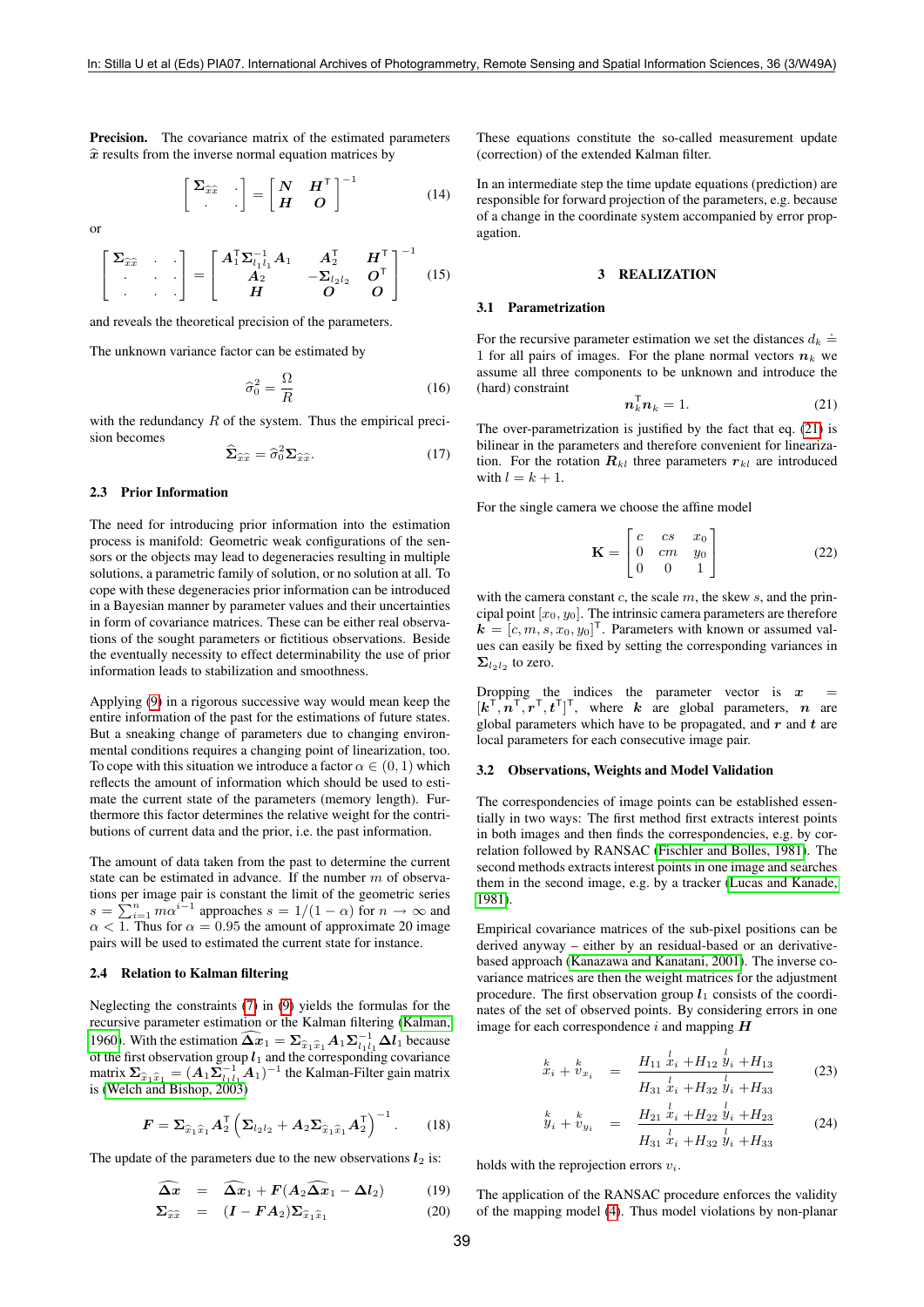scenes can be treated as long as a dominant plane is visible. Furthermore, with the realistic weights for the observations the estimation of the variance factor [\(16\)](#page-2-1) can be tested statistically since its expectation value is one.

### 3.3 Approximation Values

In general the parameter estimation model requires approximation values  $x_0$  for the sought parameters. For applications processing a dense video stream it is usually sufficient to use the estimation results from the previous image pair as approximation values for the next image pair. Furthermore for the relative rotation  $R_0 = I_3$  holds. For applications with a long base line approximation values can be obtained from the decomposition [\(3\)](#page-1-2) with an approximately given calibration matrix.

#### 3.4 Application I: Calibration of an Airborne Camera

For a high-flying airborne camera the observed scenes usually appear flat. The heights above ground and the relative orientation between two consecutive frames is individual. Thus we have 3 rotation parameters and 3 translation components for each frame pair and quasi global parameters  $k$  and  $n$ . Prior information is introduced by the estimated parameters and their uncertainties from the respective previous image pair. The normal vector has to be transformed into the next camera coordinate system. Therefore the prior information reads  $l_2 = (k_l^{\mathsf{T}}, n_l^{\mathsf{T}})^{\mathsf{T}}$  with

$$
k_k = k_l \tag{25}
$$

<span id="page-3-0"></span>
$$
n_l = R_{lk} n_k, \t\t(26)
$$

 $R_{lk} = R(r_{lk})$ , and the covariance matrix  $\Sigma_{l_2 l_2}$  estimated with [\(14\)](#page-2-2) or [\(15\)](#page-2-3) from the previous stage. The Jacobian of [\(25\)](#page-3-0) and [\(26\)](#page-3-0) is

$$
A_2 = \begin{bmatrix} I_5 & O & O & O \\ O & R_{lk}^{\mathsf{T}} & (\partial R_{lk}^{\mathsf{T}}/\partial r_{lk}) n_k & O \end{bmatrix}.
$$
 (27)

Note that  $\Sigma_{l_2l_2}$  has a rank deficiency of 1 due to the constraint  $n_k^{\mathsf{T}} n_k = 1$  on the parameters. Its null space  $\mathcal{N}(\Sigma_{l_2 l_2}) =$  $(0^{\mathsf{T}}, n_k^{\mathsf{T}})^{\mathsf{T}}$  can be use to compute the pseudo inverse  $\sum_{l_2 l_2}^{\mathsf{T}}$  if needed.

For a metric reconstruction of the sensor trajectory the scale has to be introduced and updated by  $d_k = d_j + n_j^{\mathsf{T}} t_{jk}$  [\(Han and](#page-5-9) [Kanade, 1998\)](#page-5-9).

#### 3.5 Application II: Camera Calibration for Indoor Robots

For an indoor robot moving on a ground plane the camera height above ground  $d_l = d_k = d$  is constant. Furthermore the rotation is restricted to rotations by an angle  $\phi$  around the plane normal *n* being the only rotation parameter  $r = (\phi)$ . Thus an appropriate parametrization of the rotation matrix is the angleaxis-representation

$$
\mathbf{R}(\mathbf{n},\phi) = \cos(\phi)\mathbf{I}_3 + \sin(\phi)\mathbf{S}_n + (1 - \cos(\phi))\mathbf{D}_n \quad (28)
$$

with  $S_n$  inducing cross product  $S_n m = n \times m$  and  $D_n$  denoting the dyadic product  $D_n = nn^{\top}$ . The plane normal is perpendicular to the translation vector and therefore

$$
\boldsymbol{n}^{\top}\boldsymbol{t} = 0 \tag{29}
$$

holds and can be used as an additional constraint.

Since the normal vector remains unaffected by the rotation, the prior information is simply  $k_l = k_k$  and  $n_l = n_k$  with the Jacobian

$$
A_2 = \begin{bmatrix} I_5 & O & 0 & O \\ O & I_3 & 0 & O \end{bmatrix} \tag{30}
$$

w.r.t. to all parameters  $\boldsymbol{x} = [\boldsymbol{k}^\mathsf{T}, \boldsymbol{n}^\mathsf{T}, \phi, \boldsymbol{t}^\mathsf{T}]^\mathsf{T}.$ 

#### 3.6 Algorithm

The outline of the proposed algorithm is as follows: For each consecutive frame pair do

- 1. *Feature extraction*. Determine interest points in the first image, e.g. by the Förstner operator (Förstner and Gülch, [1987\)](#page-5-15).
- 2. *Tracking*. Find the corresponding points in the subsequent image, e.g. with the KLT-tracker [\(Lucas and Kanade, 1981\)](#page-5-13) together with estimated covariance matrices for the estimated shifts.
- 3. *Outlier elimination.* Apply the RANSAC procedure to determine an inlier set [\(Fischler and Bolles, 1981\)](#page-5-12) in conjunction with minimizing algebraic distances.
- 4. *Recursive parameter estimation.* Calculate the parameter updates and the corresponding covariance matrices according to [\(9\)](#page-1-5) and [\(14\)](#page-2-2).

For applications with a wide stereo base line the interest points have to be determined independently with sub-pixel accuracy. Furthermore, in the presence of a moderate number of outliers the RANSAC procedure can be replaced by an adjustment procedure with a robust cost function.

# 4 EXPERIMENTAL TESTS

For the evaluation of the approach we used synthetic and real data sets. With the help of the synthetic data we show that the algorithm converges to the correct solution and produces feasible results. The applicability of the approach is shown with a real data set from a camera mounted on a dolly driving through a corridor.

For the initialization of the procedure we introduced a rough guess of the parameters and their uncertainty whereas the a rank deficiency of the covariance matrix of the normal vector has been enforced by spherical normalization accompanied by error propagation [\(Heuel, 2004\)](#page-5-16).

#### 4.1 Synthetic Data

Test Setup. For the evaluation of the approach we simulated the data of an indoor robot with a camera moving above a virtual chess board (see figure [2\)](#page-3-1). The camera moved on a circle of constant height above the plane, the angle increment for the 200 positions were 1.8 deg.



Figure 2: shows an image of the synthetic image sequence with the extracted interest points.

<span id="page-3-1"></span>The image of the chess board was mapped into images of size 512 pxl  $\times$  768 pxl with the help of the calibration matrix

<span id="page-3-2"></span>
$$
\mathbf{K} = \begin{bmatrix} 512 & 0 & 384 \\ 0 & 512 & 256 \\ 0 & 0 & 1 \end{bmatrix} . \tag{31}
$$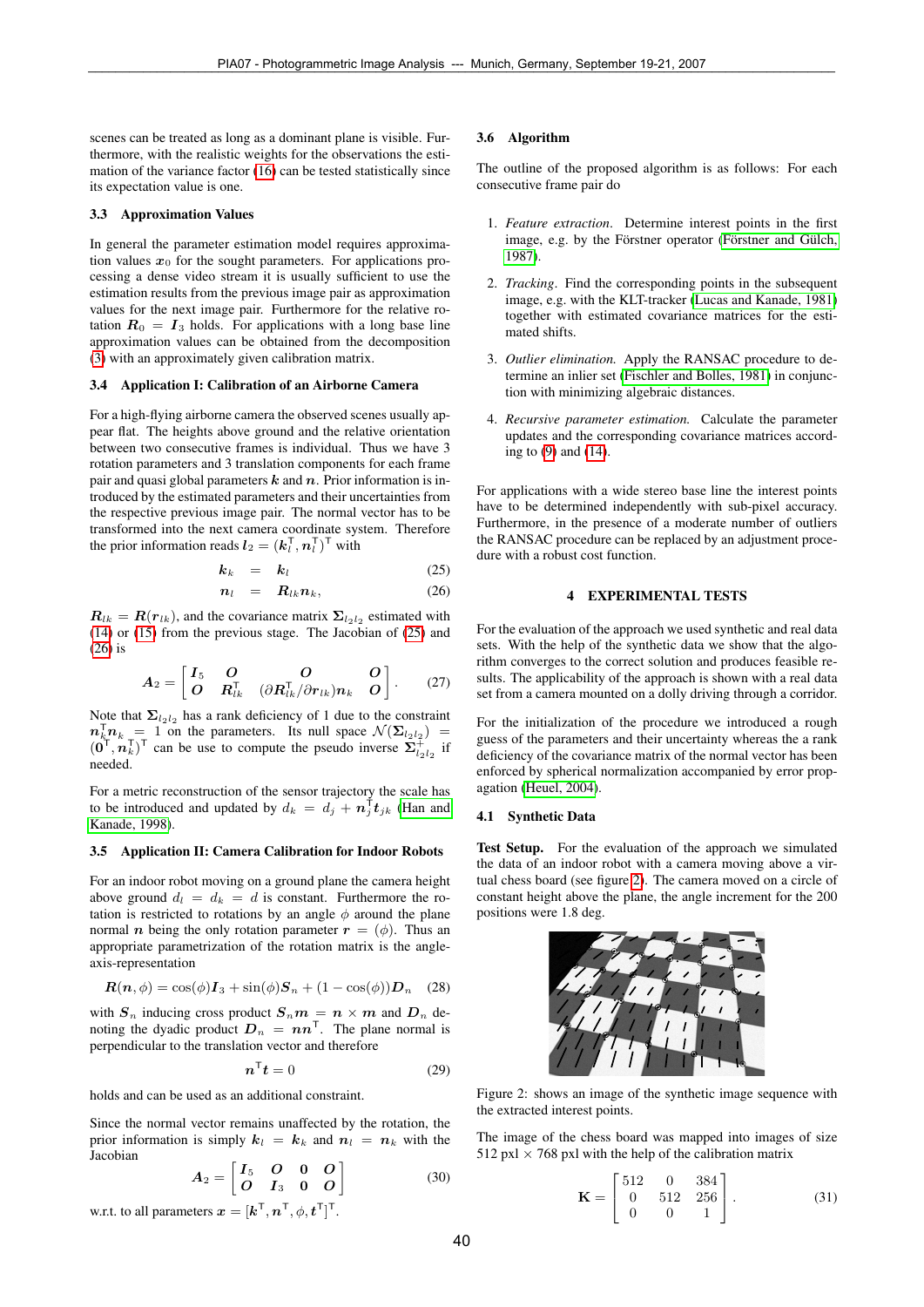White noise  $\sigma = 2$  gr has been added to the gray values. The orientation angles of the camera w.r.t. the driving direction were

<span id="page-4-0"></span>roll: 0.0 deg nick: 55.0 deg gear: 1.8 deg, (32)

where the gear angle denotes the relative change in the azimuth between two consecutive camera orientations. With this test setup we have constant unknown parameters.

The images have been processed in the way described in section [3.2.](#page-2-4) Thus the results include possibly systematic errors of the tracking algorithm or the correspondences search. For the prior for the first image pair we used true parameter values [\(31\)](#page-3-2), [\(32\)](#page-4-0) and  $\sigma_c = 20$  pxl,  $\sigma_{x_0} = \sigma_{y_0} = 5$  pxl,  $\sigma_{n_x} = \sigma_{n_y} = \sigma_{n_z} =$ 0.1 as a rough guess of the uncertainties of the parameters  $k =$  $(c, x_0, y_0)^\mathsf{T}$  and  $\boldsymbol{n}$ .

Figure [3](#page-4-1) shows the distribution of the estimated variance factor [\(16\)](#page-2-1). Its mean is approximately 1. Thus we conclude that the weights for the observations used within the adjustment procedure are plausible and reasonable since the model of a planar scene really holds and outliers are rejected by RANSAC.



<span id="page-4-1"></span>Figure 3: shows the distribution of the estimated variance factor [\(16\)](#page-2-1) with expectation value 1.

For the evaluation the  $\chi^2$ -distributed Mahalanobis distances

<span id="page-4-4"></span>
$$
d_M = (\widehat{\mathbf{x}} - \widetilde{\mathbf{x}})^{\mathsf{T}} \widehat{\boldsymbol{\Sigma}}_{\widehat{x}\widehat{x}}^+ (\widehat{\mathbf{x}} - \widetilde{\mathbf{x}}) \tag{33}
$$

of the estimated parameters  $\hat{x}$  and their true values  $\tilde{x}$  can be computed for each image pair using the pseudo inverse. Figure [4](#page-4-2) shows the empirical distribution of these distances for all parameters  $\boldsymbol{x} = [\boldsymbol{k}^\top, \boldsymbol{n}^\top, \phi, \boldsymbol{t}^\top]^\top$  and confirms the expected shape of a  $\chi^2$ -distribution. For a rigorous common adjustment of all image pairs the expect average degree of freedom is 3 because the intrinsic parameters and the normal vector would be global parameters. The result illustrated in figure [4](#page-4-2) is slightly worse because of the underlying mixed distribution.

# 4.2 Real Data

To demonstrate the feasibility of the approach we acquired a real data set with a video camera mounted on a dolly. The projection center was approximate 1.55 meters above the ground floor. The nick angle was approximate 33 deg, roll angle approximate 0 deg and the azimuth w.r.t. the driving direction approximately 45 deg. The image resolution is  $576 \times 720$  pixel. The trajectory is curved with radii up to 2 meters. Figure [5](#page-4-3) shows exemplary an image of the observed floor. Points on the visible part of the wall and on the fire extinguisher have been tracked, too. But since they do not lie in the dominant plane they have been discarded by the RANSAC.



<span id="page-4-2"></span>Figure 4: shows the empirical distribution of the Mahalanobis distances [\(33\)](#page-4-4) for all parameters with the expected shape of the  $\chi^2_4$ -,  $\chi^2_5$ -,  $\chi^2_6$ -,  $\chi^2_7$ -, and  $\chi^2_8$ -distribution.



<span id="page-4-3"></span>Figure 5: shows the tiled floor, the tracked interest points  $(·)$ , the points in the dominant plane determined by RANSAC  $( \circ )$  and the resulting motion field.

We chose a memory factor of  $\lambda = 0.99$  to bridge sequence parts with critical configurations e.g. straight forward motions. Figure [6](#page-4-5) shows the evolution of the estimated camera constant. The parameter has been initialized 50 pixels larger than the value determined separately by Zhang's calibration method [\(Zhang,](#page-5-4) [1999\)](#page-5-4). The runs for parameters of the relative orientation are plotted in figure [7.](#page-5-17) The concatenation of these relative motions delivers the sensor trajectory.

The computations require approximately 3 seconds per image pair with a non optimized MATLAB Code including graphical output. Thus the real time capability is within easy reach.



<span id="page-4-5"></span>Figure 6: shows the estimated the camera constant  $c$  for the first 220 frame pairs.